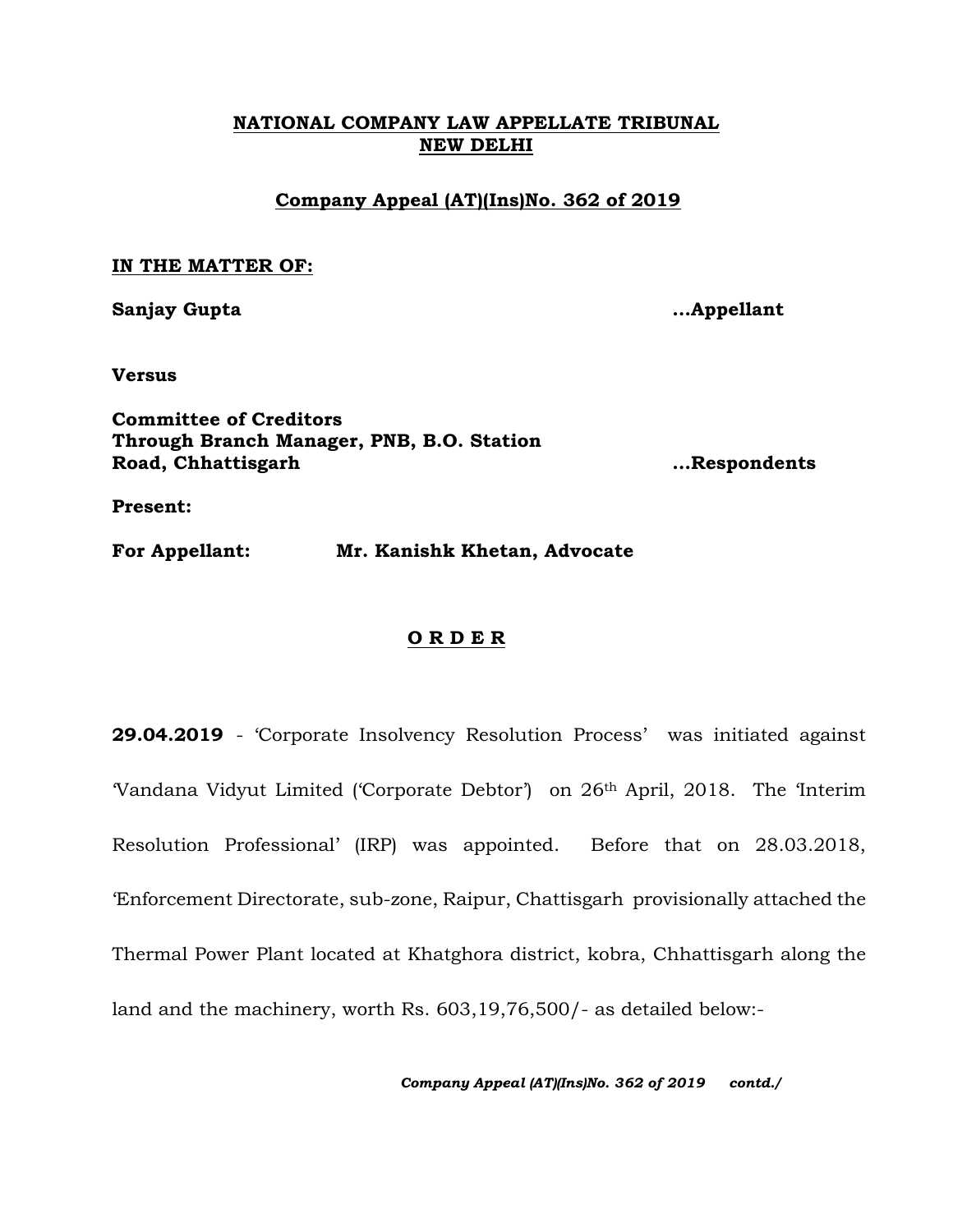| S.N. | Description of the Property                                                                                                                                                           | Value (in Rs.)        |
|------|---------------------------------------------------------------------------------------------------------------------------------------------------------------------------------------|-----------------------|
| 1.   | Plant and Machinery of M/s<br>Vandana Vidhyut Ltd. Valued at<br>Rs. 1711,13,74,696/- situated at<br>Katghora,<br>District-Korba,<br>Chattisgarh to the extent of Rs<br>335,46,23,910/ | Rs 335,46,23910/-     |
| 2.   | Factory Building of M/s Vandana<br>Vidhyut Ltd, Valued at<br>Rs<br>266,59,72,781/- situated<br>at<br>Katghora, District- Korba,<br>Chattisgarh                                        | Rs 266, 59, 72, 781/- |
| 3.   | Land Valued at Rs 1,13,79,809/-<br>of M/s Vandand Vidhyut situated<br>Katghira District- Korba,<br>at<br>Chhaisgarh.                                                                  | Rs 1, 13, 79, 809/-   |
| 4.   | <b>Total</b>                                                                                                                                                                          | Rs 603,19,76,500/-    |

2) The order was confirmed on 17th September, 2018 and possession notice was issued on 19th November, 2018. The said order of possession and confirmation were challenged by the Respondent Punjab National Bank (one of the 'Financial Creditor' and set aside by the Appellate Authority under PMLA on 2nd January, 2019. Due to such attachment of the property during the period of moratorium, the 'Resolution Professional' could not take over the charge of the aforesaid property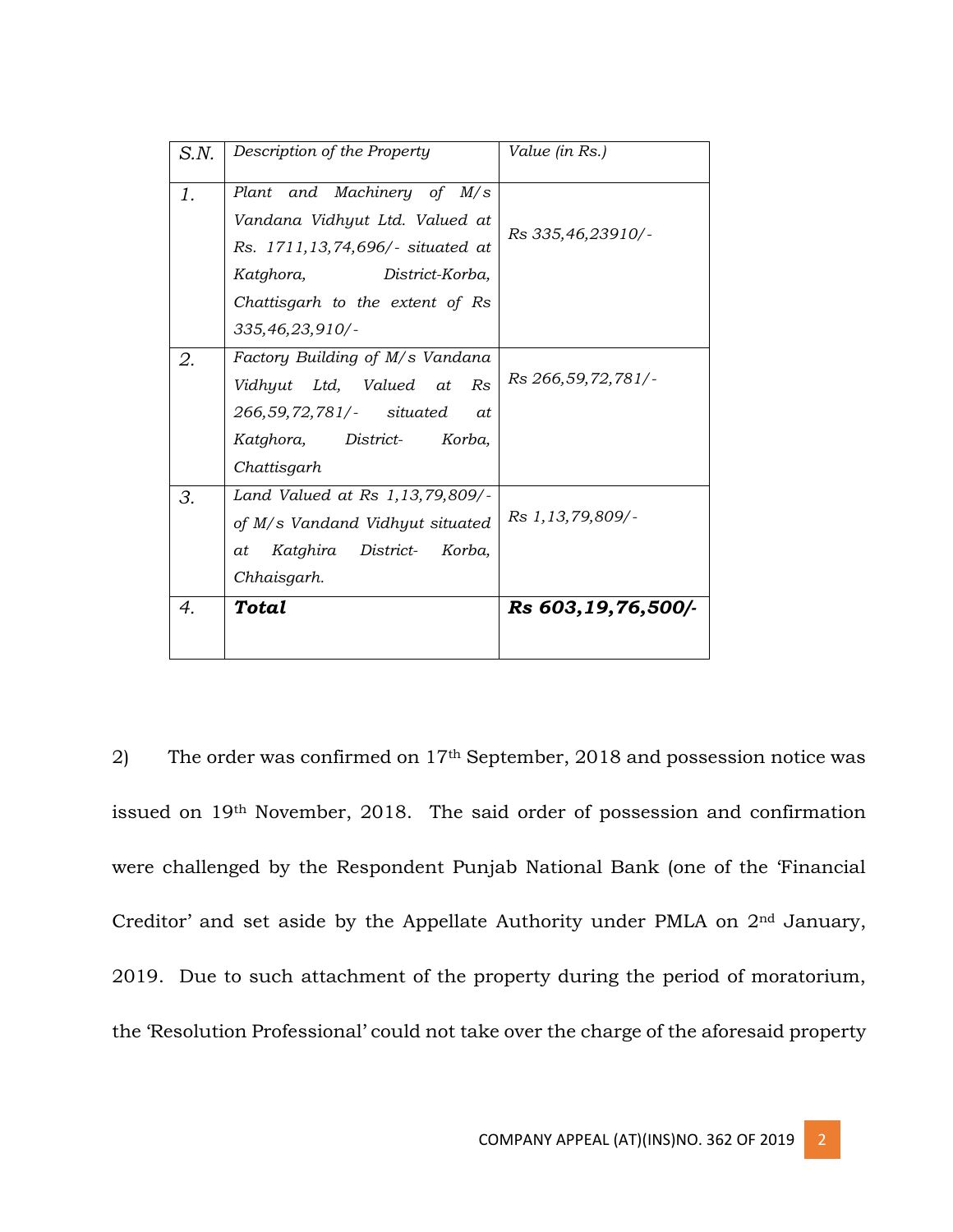of 'Corporate Debtor' and the records; nor could make it a going concern. In the aforesaid background, that no person submitted any 'Resolution Plan'. On the behest of Committee of Creditors the Appellant – 'Resolution Professional' moved an application before the Adjudicating Authority (National Company Law Tribunal) Mumbai Bench, Mumbai for exclusion of 119 days for counting the period of 270 days of 'Corporate Insolvency Resolution Process'. The Adjudicating Authority by impugned order dated 6th March, 2019 rejected the prayer giving rise to the present appeal.

3) In the impugned order the Adjudicating Authority noticed that the Appellate Authority in PMLA ordered to exclude the period of pendency and the period of attachment but over-looked such finding on the ground that in terms of Section 238 of Insolvency & Bankruptcy Code ('I&B Code'), 2016, the I&B Code has overriding effect and the Appellate Authority in PMLA has no jurisdiction.

COMPANY APPEAL (AT)(INS)NO. 362 OF 2019 4. Having heard learned counsel for the Resolution Professional and Mr. Yogesh Kandpal, Assistant General Manager of the Punjab National Bank, we are of the view that the Adjudicating Authority instead of criticising the observation of the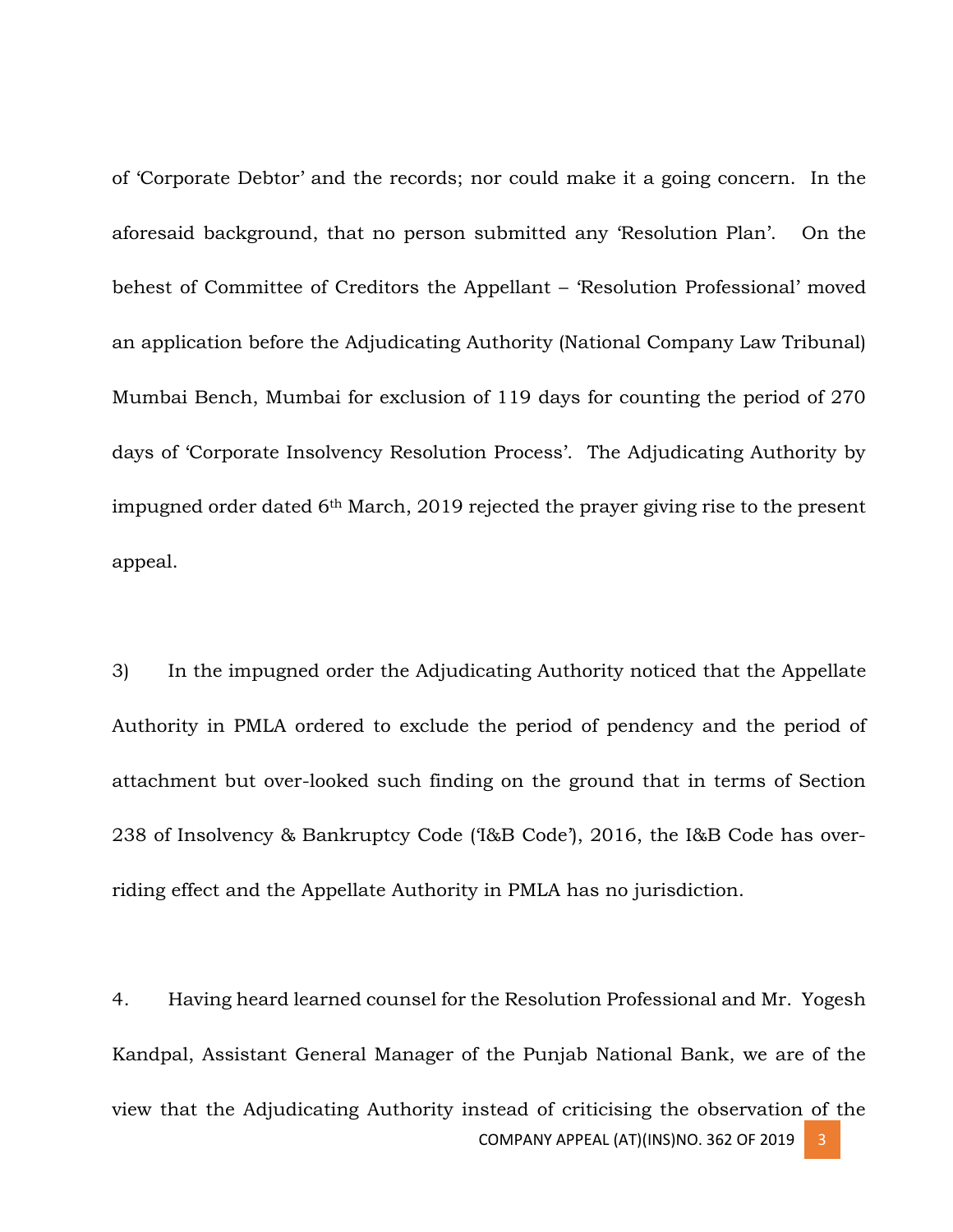Appellate Authority in PMLA should have decided the matter of its own. The *'Corporate Insolvency Resolution Process'* having suffered due to attachment of the Thermal Power Plant of the 'Corporate Debtor', which is the main business. We hold that the period of 119 days during which the order of attachment continued should have been excluded by the Adjudicating Authority.

5. In view of such finding, we pass the following period for the purpose of computing the period of 270 days of *'Corporate Insolvency Resolution Process'* .

> *(i) Exclude the period of 119 days during which period of attachment as above was in force during the period of moratorium;*

*(ii) The period of pendency of the application before the Adjudicating Authority i.e. 10th January, 2019 to 6th March, 2019 i.e. total 56 days during which time no order was passed; and*

*(iii) The period of pendency of the present appeal "5th April, 2019" till today i.e. total 25 days.*